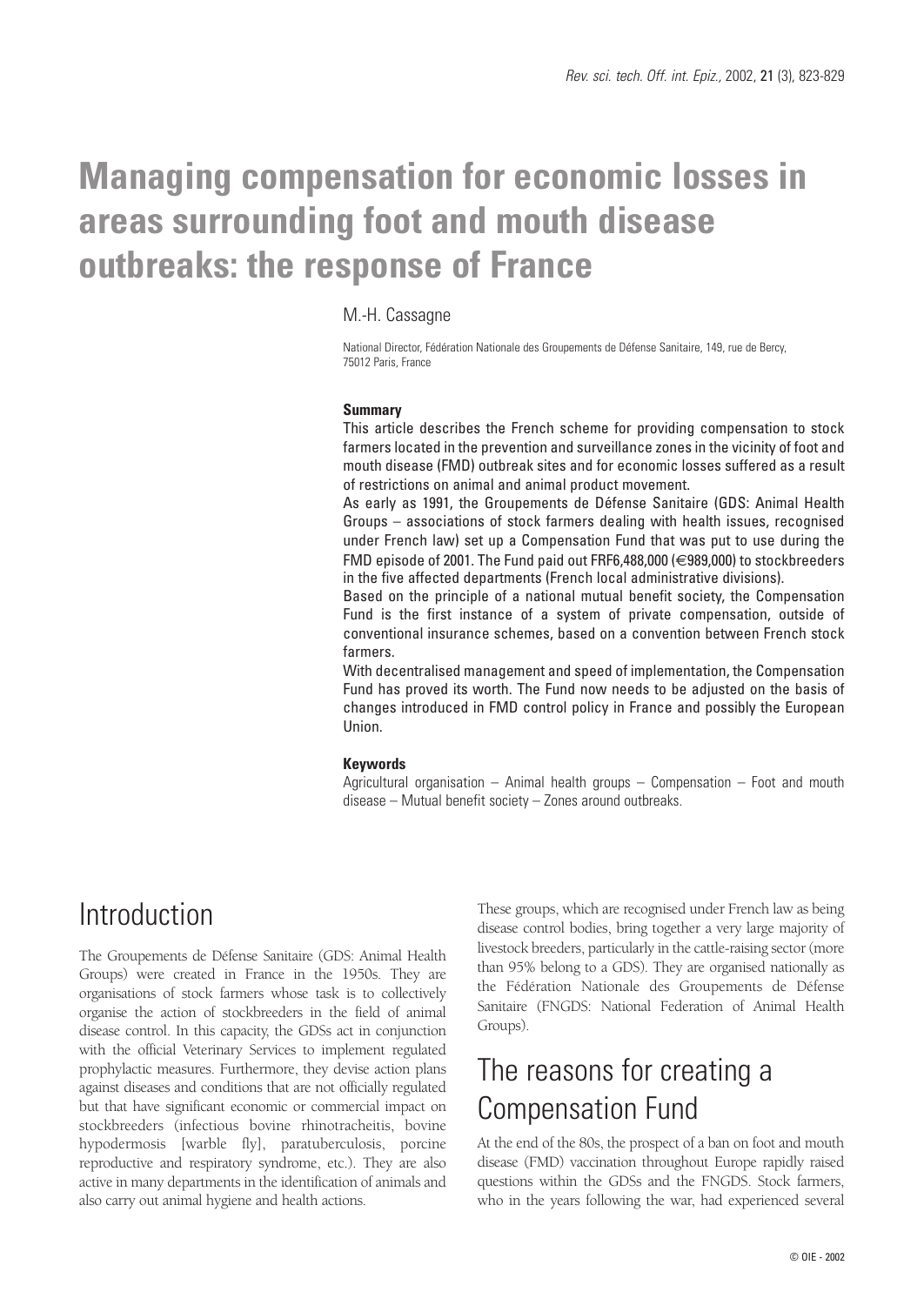episodes of FMD, were aware of the fact that the eradication of FMD outbreaks all over France since 1981 (date of the last episode) was the result of the combined stamping-out policy and vaccination scheme, which was recognised by all as being efficient in spite of the limitations and cost of the scheme.

The annual cost for a blanket vaccination scheme for cattle came to nearly FRF200 million  $(\text{\textsterling}30.5 \text{ million})$ . Broadly speaking, cattle breeders considered this expenditure as a sort of insurance against FMD and producers of other susceptible species benefited from the free protection afforded by the blanket vaccination scheme for cattle.

As the prospect of a ban on vaccination gradually turned into a certainty, the question of an alternative policy was raised to protect stockbreeders as far as possible from, if not the reemergence of FMD, at least from the disease achieving epizootic proportions.

Many of the proposals for an alternative policy to vaccination made by the FNGDS largely coincided with the decisions taken under the new legislation on FMD control. The one outstanding item was compensation for stock farmers.

Although legislation provided for compensation of animals on infected sites by the member state (70% of which, and subsequently 60%, was reimbursed by the European Economic Community), no provisions had been made either for compensation of consequential losses at the infected sites or for economic losses suffered by the holdings subjected to movement restrictions in the surveillance and protection zones, unless emergency vaccination measures were taken. This raised a major problem inasmuch as a 30-day period or more of restrictions on movements could lead to major losses for many holdings, in some cases even jeopardising their very existence.

To solve this issue, the FNGDS began by entering into consultations with the State on one hand, and with other agricultural organisations on the other.

The position of the State as declared by the Ministry of Economy and Finances was straightforward – these losses did not come under the responsibility of the public authorities. Finding a solution was the responsibility of the stock farmers, although the Ministry of Agriculture did recognise the magnitude of the problem and agreed that the State should continue to shoulder its responsibilities.

The agricultural organisations fully grasped the extent of the problem although they differed as to the solutions that needed to be implemented. This was particularly true of the swine, sheep and goat sectors that had never contributed financially to FMD control.

Because of this situation, the FNGDS began to work along different lines. First, the Federation made contact with insurance companies whose response was that because the risk

that the disease might occur and spread was practically impossible to quantify, they could not offer a contract at a reasonable cost. A committee consisting of representatives from the GDSs was formed and began to meet on a regular basis. On the basis of expert assessments, the committee started by setting out the basic principles for a private compensation system and later went on to devise the legal framework for collecting funds and paying compensation. The committee then analysed the various items in the economic losses suffered by farmers and proposed a compensation structure.

Hence, at their 1991 annual general meeting, the GDSs approved the principles of a collective mutual aid system for compensating economic losses in the areas bordering FMD infected areas. Throughout 1992, these general principles were translated into an operational scheme that was ratified by the annual general meeting.

During 1991, even before the entire scheme had been formally approved, more than 60% of the GDSs had adopted the principle of a Compensation Fund at the local level and nearly half of these had began to collect funds from stock farmers. Indeed, the system rapidly became very popular among cattle breeders first, but later also among breeders of other stock susceptible to FMD.

At the end of the signature procedure for the local-level (department) conventions, practically all the GDSs in metropolitan France had become members of the Compensation Fund. Only three departments (Côtes-d'Armor, Finistère and Morbihan) had chosen an alternative system of retained earnings and three departments (Alpes-Maritimes, Var and Bouches-du-Rhône) had refrained from taking part because of their small cattle farming sector (Fig. 1). The GDSs



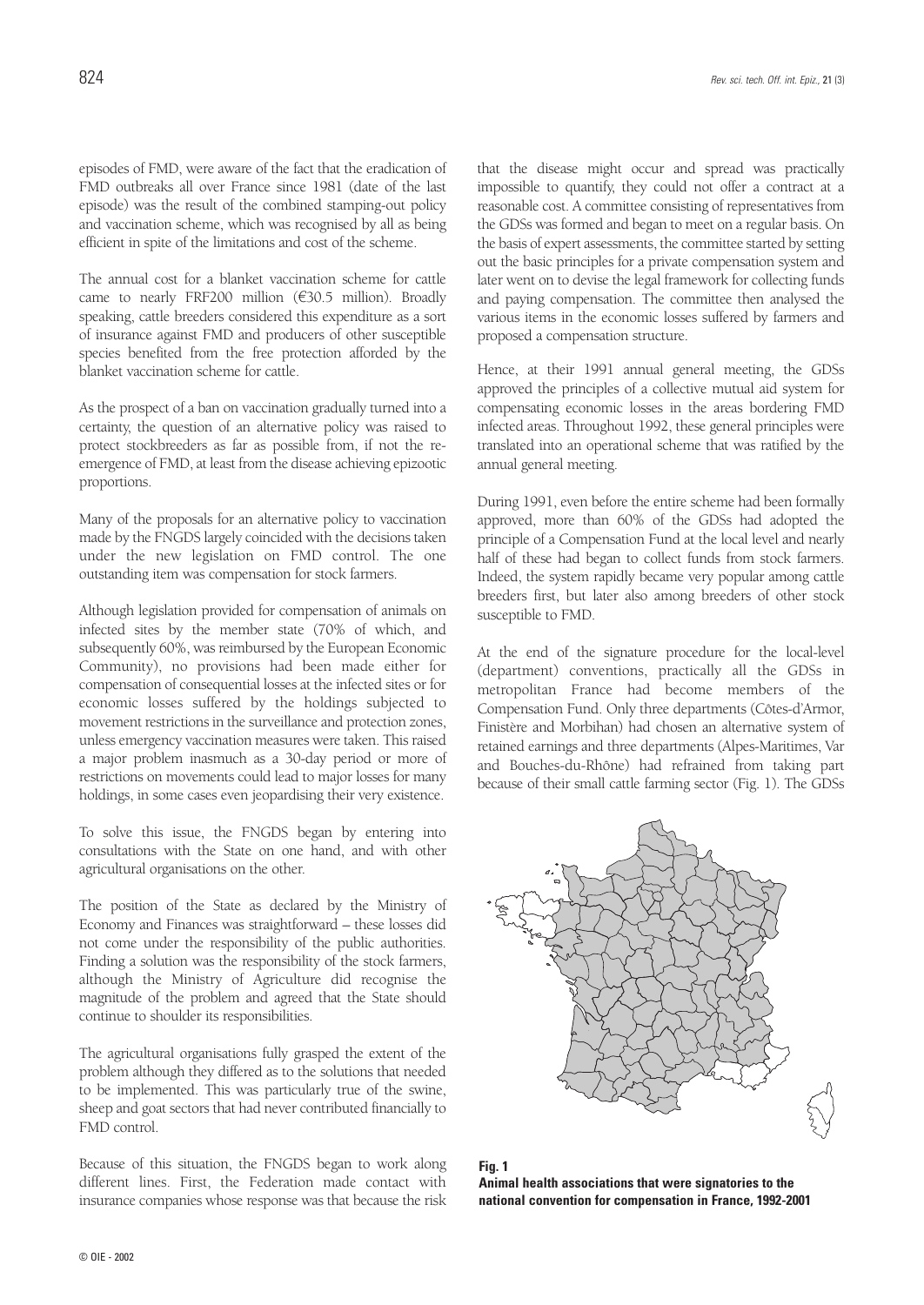of Corsica, Guadeloupe and Reunion whose livestock sector is highly specific also chose not to participate in the process.

# The major principles of the Compensation Fund

As the first experiment in a private fund managed by stock farmers without either the legislative or financial involvement of the State, the Compensation Fund needed to be governed by very precise and uncontroversial rules. While the members of each GDS had to decide whether or not to support the Fund during their statutory meetings, and the GDSs had to validate the scheme by voting at the annual general meeting, the task of the FNGDS was to draft a contract setting out the various provisions that bound each group to the others under the Fund.

The purpose of the Fund should be highlighted, i.e. to provide lump sum compensation, by means of a mutual benefit society scheme, to offset the economic losses suffered by stock farmers in protection and surveillance zones due to restrictions on the movement of animals and animal products and by-products.

The principle of a mutual benefit society is a predominant one in the GDS culture. The first principle can be expressed as follows: if the sanitary status of a holding and the risks run by the animals on that holding do not depend solely on the efforts of the farmers, but also on the sanitary status of neighbouring holdings and on the efforts of the farmers of these holdings, disease control measures must be implemented in a collective framework of mutual support. This framework is a mutual society when stock farmers collectively set aside money so as to be able to provide compensation to any member who encounters difficulties deriving from disease control. This simple mechanism, which was behind the idea of insurance in the 19th Century, is still very popular within the field of disease control. Precisely to circumvent French legislation regarding insurance, it was crucial for the Compensation Fund to benefit solely GDS members, and hence avoid being considered a commercial service.

The second principle relates to the purpose of the Compensation Fund. The funds collected must be used only for cases stipulated in the convention, i.e. for compensation of losses in the vicinity of outbreaks of FMD. Application of this principle means that any other use is prohibited and any attempt of this type would immediately lead to the redistribution of the funds to the member farmers who at all times remain the owners thereof, as expressly provided for under the National Convention. Another application of this principle relates to the management of the funds collected. Both the capital and interest are required to be held in escrow on special accounts that are managed by the GDSs.

The third principle of the fund is that of intervention being locally-based and efficient. The GDSs prefigured subsidiarity by deciding that the contributions of the farmers, which were collected locally, were to be managed locally too, even though, because speed is all-important in providing compensation, a reserve had to be set up at the National Federation level. In accordance, 90% of the funds collected are invested and managed by the respective GDSs while the remaining 10% are managed by the FNGDS through the National Reserve.

The fourth principle is transparency. Every year, each GDS must supply the FNGDS with the balance sheet of the local fund (capital and interest) as submitted for approval to the annual general meeting. Naturally, the same applies to the National Federation and the National Reserve. Furthermore, a National Monitoring Committee was established. This Committee consists of five representatives from the bureau of the FNGDS and two representatives from other agricultural organisations (the Permanent Assembly of Chambers of Agriculture and the National Stockbreeding Confederation). The Committee is in charge of monitoring the management of the fund on an annual basis and also, in the event of an FMD episode, of overseeing compensation procedures. Finally, checks may be performed to ensure, for instance, that the number of declared beneficiaries matches the number of paying members. The highest penalty is that the eligibility of the concerned department to Fund benefits can be revoked and the GDS can be required to refund the amounts collected to the stock farmers.

The main mechanisms for running the Fund as set out by the Convention are as follows:

*a*) Establishment of local funds exclusively reserved for FMD, with both capital and interest held in a special escrow account, the amounts collected remaining the exclusive property of the stock farmers

*b*) Establishment of a private law contract between each GDS and the FNGDS that sets out:

– a single membership fee

– a 10% allocation of the amounts collected to the National Reserve under the same rules as the local funds

– compensation and auditing mechanisms designed to guarantee transparency and collective solidarity.

The flexibility, decentralisation and stringency of this system enable the freedom and autonomy of each GDS to be combined with the necessary responsibility towards collective solidarity.

The mechanisms for compensation are described in detail in the section specifying how the scheme was implemented during the FMD outbreak which occurred in 2001.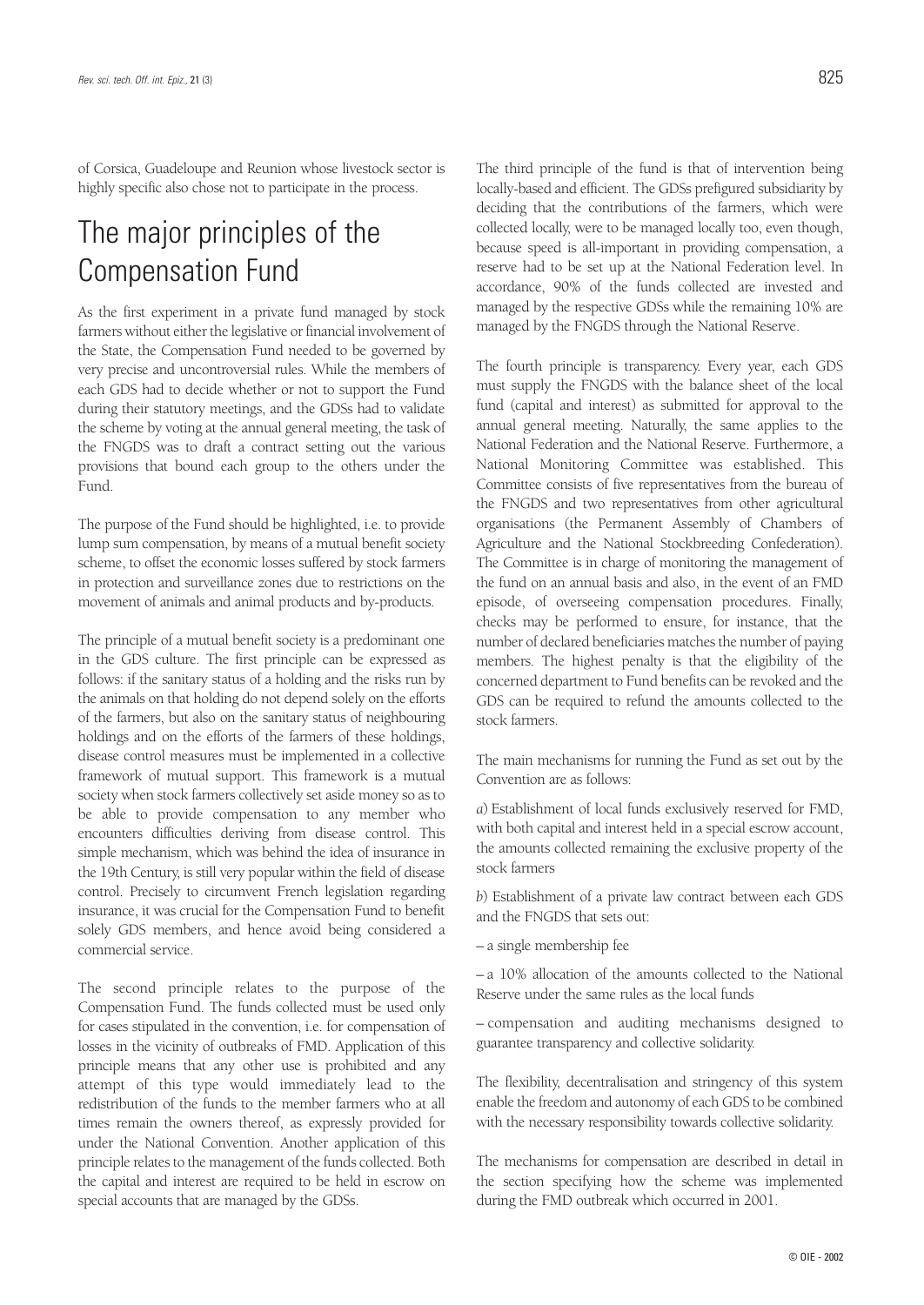### Estimating losses and establishing compensation amounts

In 1991, the FMD committee of the FNGDS performed the difficult but essential task of assessing losses deriving from the restrictions imposed in the vicinity of infected sites with a view to paying realistic, lump-sum benefits. The objective of the exercise was not to reach exact figures but rather to provide an order of magnitude for the average losses incurred.

Barbara Dufour and Vincent Potaufeux, who at the time were respectively Advisory Veterinarian and Advisory Engineer at the FNGDS, drafted a summary report on the basis of the contributions made by some fifteen GDSs that had conducted evaluations in their own departments. The elements presented below were published in the *GDS-Info* bulletin (issue No. 106) (reprints can be requested from the author).

The general principles used for the purpose of these calculations were as follows:

– ten types of production were chosen (Table I), and for each of these types, a standard herd or flock was defined

#### **Table I Types of production selected for calculating economic losses**

|    | Livestock system           |
|----|----------------------------|
| 1  | Dairy cattle stock         |
| 2  | Beef suckler stock         |
| 3  | Beef suckler breeder stock |
| 4  | Fattening cattle unit      |
| 5  | Killing calf unit          |
| 6  | Pig breeder stock          |
| 7  | Fattening pig stock        |
| 8  | Dairy ewe flock            |
| 9  | Suckling ewe flock         |
| 10 | Dairy goat flock           |

– the observed average duration of the FMD outbreak, i.e. 30 days, was used for the calculations and applied per animal and per day of restricted movement

– animals were assumed to have been isolated in living quarters rather then at pasture.

In Table II, total estimated losses are expressed for each type of production (figures for 1991).

Based on this work and these estimations, the FNGDS Board of Directors presented the lump-sum compensation structure in Table III (amounts per animal and per day of restricted movements) at the annual general meeting.

#### **Table II Estimation of losses incurred in 1991 by an outbreak of foot and mouth disease in France**

| <b>Type of production</b>                                                                                      | <b>French Francs</b>                      | <b>Euros</b>                                    |  |
|----------------------------------------------------------------------------------------------------------------|-------------------------------------------|-------------------------------------------------|--|
| Dairy cattle farming<br>- if milk is destroyed<br>- if milk is collected                                       | 42/cow/day<br>8/cow/day                   | 6.4/cow/day<br>1.22/cow/day                     |  |
| Beef suckler herd<br>- selling season for weanlings<br>- outside of selling season<br>- winter season          | 10/cow/day<br>9/cow/day<br>1/cow/day      | 1.52/cow/day<br>1.37/cow/day<br>0.15/cow/day    |  |
| Fattening cattle units<br>- outside of selling season<br>- period in shed: sale of a batch<br>- feeding period | 0<br>1/young bull/day<br>5/young bull/day | 0<br>0.15/young bull/day<br>0.76/young bull/day |  |
| Killing calves                                                                                                 |                                           |                                                 |  |
| Pig breeder unit<br>- if batch stamped-out<br>$-$ if sold                                                      | 5/stall/day<br>15<br>U                    | 0.76/stall/day<br>2.29<br>0                     |  |
| Fattening pig units                                                                                            | 1/batch/day                               | 0.15/batch/day                                  |  |
| Suckling sheep flocks<br>- lamb selling period<br>- summer selling period                                      | 7/ewe/day<br>2/ewe/day<br>0/ewe/day       | $1.07$ /ewe/day<br>$0.3$ /ewe/day<br>0/ewe/day  |  |
| Dairy sheep flocks (Roquefort cheese)                                                                          |                                           |                                                 |  |
| - in winter quarters with<br>milk collection<br>- in winter quarters, no milk                                  | $\Omega$                                  | 0                                               |  |
| collection                                                                                                     | from 5.5 to 11/ewe/day from 0.84 to       | 1.68/ewe/day                                    |  |
| - at pasture, no milk collection<br>- outside lactation period                                                 | 9/ewe/day<br>2/ewe/day                    | 1.37/ewe/day<br>$0.3$ /ewe/day                  |  |
| Dairy goat flocks<br>- during lactation, with<br>no milk collection                                            | 9/goat/day                                | $1.37/g$ oat/day                                |  |
| - during lactation, with<br>milk collection                                                                    | 1/goat/day                                | $0.15$ /goat/day                                |  |

As can be seen, these figures do not match estimated loss figures following adjustment by the Board of Directors of the FNGDS, on the basis that the loss figures were only estimates. Special care was taken to ensure that farmers would not in any way feel that their losses were being minimised.

#### **Table III**

#### **Structure of compensation paid to farmers, following economic losses incurred by foot and mouth disease in France in 2001**

|                 | <b>Compensation</b>      |                          |  |
|-----------------|--------------------------|--------------------------|--|
| <b>Category</b> | <b>French Francs</b>     | <b>Euros</b>             |  |
| Dairy cow       | 10.00                    | 1.52                     |  |
| Suckler cow     | 10.00                    | 1.52                     |  |
| Fattening beef  | 1.20                     | 0.18                     |  |
| Dairy ewe       | 2.50                     | 0.38                     |  |
| Suckling ewe    | 2.50                     | 0.38                     |  |
| Goat            | 1.20                     | 0.18                     |  |
| Breeder pig     | 2.00                     | 0.30                     |  |
| Fattening pig   | 1.20                     | 0.18                     |  |
| Litre of milk   | depending on going rates | depending on going rates |  |
| Piglet          | 250.00                   | 38.11                    |  |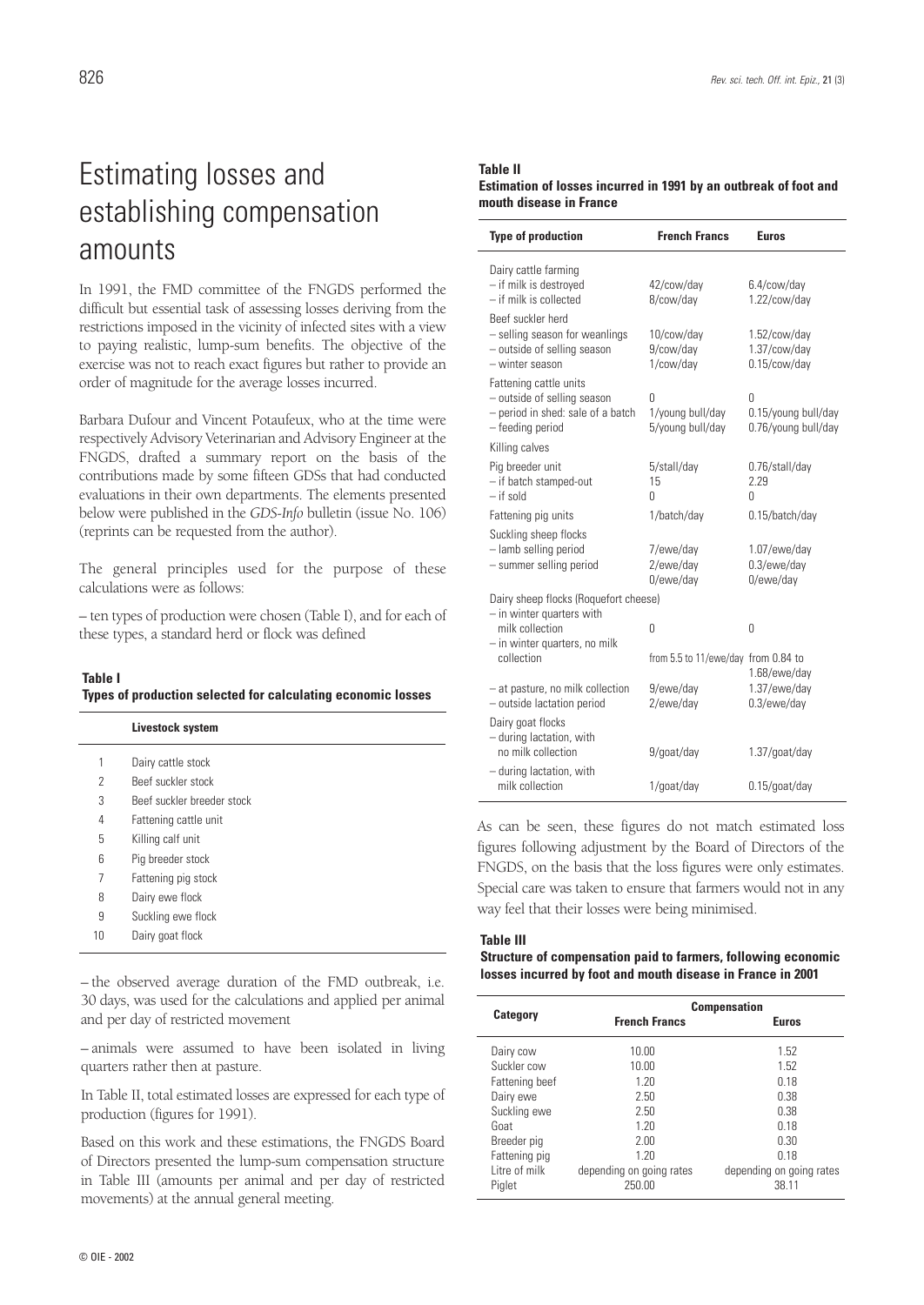## Management of the Compensation Fund

Management of the Compensation Fund can be divided into two periods from 1992 to date:

– 'phasing-in' of the fund (for the first four years)

– 'routine' management of the fund (for subsequent years).

From the start, a significant innovation was introduced compared to other public or private funds, which consisted in setting an upper limit to the amount of funds collected. Based on figures relating to earlier FMD episodes in France and on expert advice, the FNGDS considered that a fund in the order of FRF120 million (i.e.  $E18$  million) would meet needs, bearing in mind that additional funds could always be collected (including during an FMD episode).

In view of this, the FNGDS set the annual membership fee at FRF2 ( $\epsilon$ 0.3) per livestock unit (i.e. one head of cattle, four sows, ten fattening pigs, six sheep or five goats) over a period of three years. To provide for greater security, the FNGDS then decided on an additional year of fees at a rate of FRF0.20  $(60.03)$  per livestock unit.

During the first four years of the existence of the Fund, some difficulties were encountered owing in part to the fact that not all the GDSs had signed the convention at the same time or began collecting contributions during the same financial year. In addition, although the scheme was immediately popular, in some areas stock farmers had waited sometimes up to a year before deciding to take part in the scheme and were late in paying their fees.

Following the initial four years of phasing-in, during which the Fund secured the necessary capital (and even more), the management of the Fund became a fairly routine matter since the capital was frozen and the only important issue was how to invest this capital. The funds were invested according to the principle of due diligence, i.e. minimising as much as possible the financial risks involved. During that period, although average interest rates tended to decline, the investments did not lose any value.

### Implementation of the Compensation Fund in 2001

When, in February 2001, the first cases of FMD in Great Britain and the impending risks on the French livestock sector were announced, the FNGDS reacted even before the first French case occurred, firstly by asking the GDSs that had signed the Convention to submit as soon as possible a financial statement for the local fund and secondly, by convening the Board of

Directors of the Federation on 8 March so as to plan, pursuant to the convention stipulations, possible activation of the compensation scheme.

On 12 March, the first outbreak in France was notified and the animals slaughtered, and on 14 March, the National Monitoring Committee of the National FMD Fund met in Paris. The Committee took three decisions, as follows:

– decision 2001-01 which validated the amounts for lump sum compensation, which remained unaltered compared to the amounts set out in 1992

– decision 2001-02 (Mayenne) and decision 2001-03 (Orne) concerning the departments where surveillance and prevention zones were being set up around the La Baroche-Gondouin (Mayenne) infected area.

The wording of the decision concerning the Mayenne department (also applied to the Orne, and later, to the departments in the Paris area), which is reproduced below, provides a better understanding of the mechanisms whereby compensation was paid by the FMD Fund (the allocations to the reserve were calculated in co-operation with the GDSs involved, on the basis of the estimated numbers of fund members and of animals subject to movement restriction).

'The National Monitoring Committee for the FMD Fund,

Considering the provisions of the National Convention on compensation for economic losses suffered by stock farmers in the areas bordering on FMD infected sites, in particular article 2 e) of Title I and Title II,

Considering resolutions numbers 5, 6 and 7 adopted by the Board of Directors of the FNGDS on 8 March 2001

In view of the file submitted by the Mayenne GDS, dated 13 March 2001, and, in particular the order of the Prefect Office implementing the notification of infection provided for under article 228 of the Rural Code in the Mayenne department, published on 13 March 2001,

Adopts the following provisions,

1. – Decision has been taken:

1. to allocate the amount of FRF3.5 million to account No. 10736565000 held by the Mayenne GDS, pursuant to article 2.2) of Title II of the above-mentioned Convention

2. to authorise the Mayenne GDS to begin payment of compensation to the members of the Compensation Fund and of GDS whose fees are fully paid and whose holdings are located in the restricted area in the zone surrounding the outbreak, in compliance with provisions applicable nationally

3. to request the financial participation of the GDSs to the above-mentioned Convention so as to replenish the National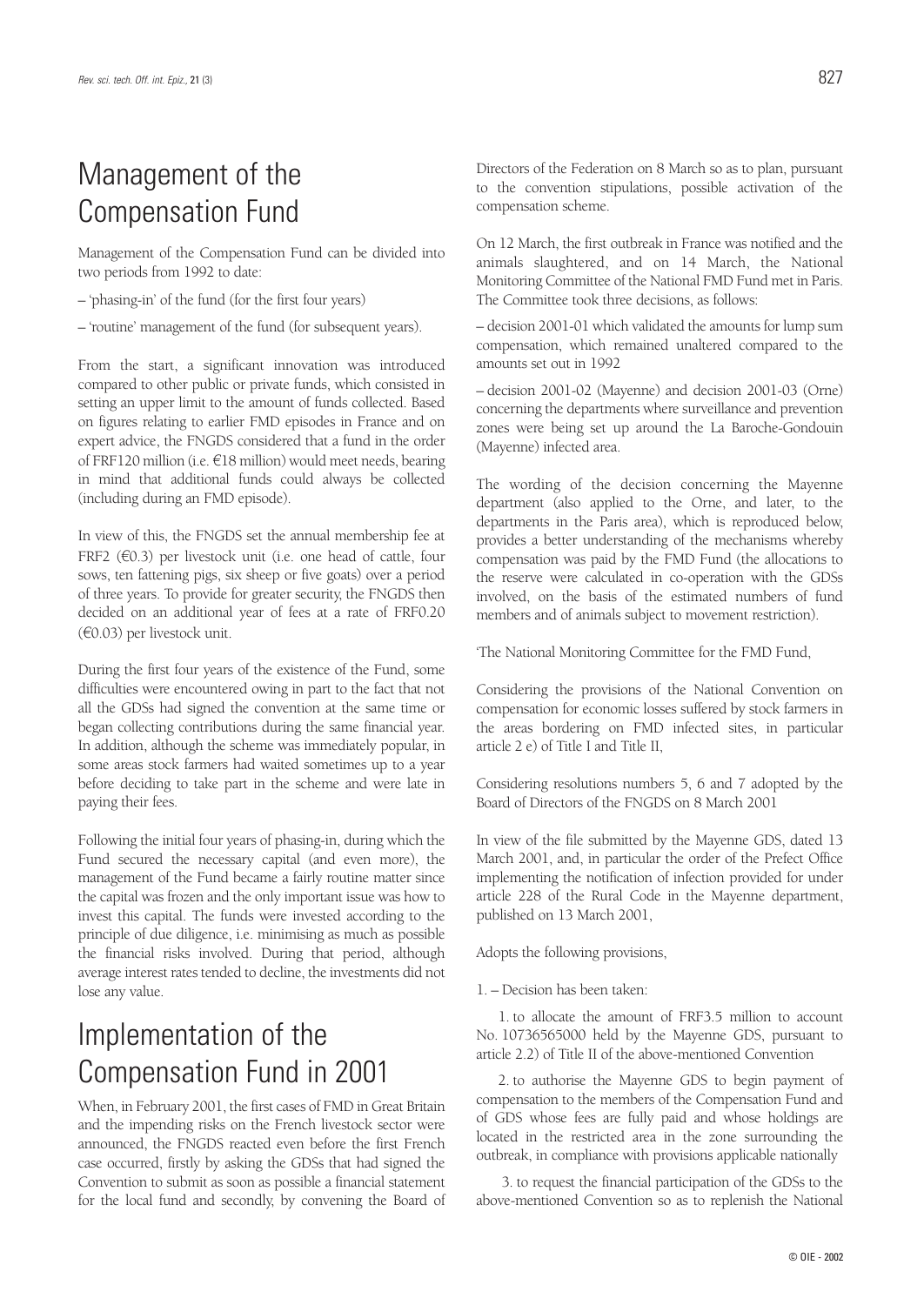Reserve, pursuant to article 2.5) of Title II of the Convention, as per attached the distribution schedule

4. to implement these measures as required, at least every fortnight, and until the Prefect Office order for the Mayenne Department is lifted.

2. – These provisions are applicable immediately, subject to the following conditions:

– at the earliest possible opportunity, the GDS must provide documentary evidence that the declared number of members, the number of livestock units attaching to fees paid and the amounts collected in application of article 4 h) of Title I of the Convention are consistent

– the GDS must keep the FNGDS informed of any changes, in particular as regards the number of stock farmers and livestock units concerned, the amount of the compensation, and the needs of the GDS for supplementary funding, at least weekly until the Prefect Office order is lifted in application, pursuant to article 2.4) of Title II of the Convention.

3. – The Monitoring Committee empowers the President of the FNGDS to perform the necessary bank transactions.'

On 28 March, another meeting of the Monitoring Committee adopted two additional decisions concerning the Ile-de-France departments affected by the second outbreak (Seine-et-Marne, Seine-Saint-Denis and Val-d'Oise).

Finally, on 7 April, the Monitoring Committee, at the request of the Mayenne GDS decided (decision 2001-06) to establish 'for stock farmers specialising in fattening cattle located in the zones around the FMD-infected areas, (...) an additional benefit of FRF2.80 per animal per day of restriction on movements.'  $(F0.426)$ .

Table IV shows the total amount paid by the Compensation Fund to stock farmers subjected to restrictions in the prevention and surveillance zones of the two French FMD outbreaks in 2001, i.e. a total of FRF6,488,242 ( $\epsilon$ 989,126).

#### **Table IV**

| Compensation paid to stock farmers in the zones surrounding |  |  |
|-------------------------------------------------------------|--|--|
| outbreaks in France in 2001                                 |  |  |

|                          | <b>Compensation</b>  |               |  |
|--------------------------|----------------------|---------------|--|
| <b>Departments</b>       | <b>French Francs</b> | <b>Euros</b>  |  |
| Mayenne                  | 3.500.000.00         | 533.571.56    |  |
| Mayenne (balance)        | 574.322.00           | 87.554.82     |  |
| Orne                     | 3.500.000.00         | 533.571.56    |  |
| Orne (balance)           | $-1,102,280.00$      | $-168.041.50$ |  |
| Ile-de-France            | 6.000.00             | 914.69        |  |
| Ile-de-France (balance)  | 3.000.00             | 457.35        |  |
| Seine-et-Marne           | 11.000.00            | 1.676.94      |  |
| Seine-et-Marne (balance) | $-3.800.00$          | $-579.31$     |  |
| <b>Total</b>             | 6.488,242.00         | 989.126.12    |  |

The speed with which the scheme was implemented should be emphasised. The National Monitoring Committee met within three days of the Prefect Office orders implementing notification of infection and allocations were transferred to the special GDS accounts within two days. Although in actual fact, compensation was paid to farmers with a time lag because of the involvement of the GDSs in implementing the control schemes locally, the process was completed in record time. In Mayenne, for instance, most payments were made on 17 April and 23 May. Naturally, being subject to the management constraints of public finances, benefits paid by the State took longer on average.

### The outlook for the FMD Compensation Fund

Many lessons can be derived from the 2001 FMD episode, in particular as regards disease control policy and organisation, and the financial aspects. The FNGDS has already convened the internal committee on FMD on several occasions to draw the conclusions from this episode. A White Paper will soon be ready concerning the general aspects of animal health policy and there is an ongoing investigation of changes that should be made to the FMD fund.

What differentiates the policy implemented in 2001 from the one defined when vaccination was banned relates to disease control. Holdings neighbouring those that had imported sheep from Great Britain and where animals were pre-emptively culled were subjected to movement restrictions for varying periods of time. As such, the stock farmers in these areas were in a situation very much comparable to that of their counterparts located in the vicinity of ascertained FMD outbreak sites. While clearly, in the view of the FNGDS, the public authorities had the major responsibility of shouldering the financial consequences of that decision, professionals also needed to investigate possible supplementary benefits for these areas.

Furthermore, the provisions of the National Convention need to be assessed in legal and practical terms and consequent changes contemplated.

Finally the question of whether the National Fund should be replenished shall be raised before the next FNGDS annual general meeting.

The creation of this fund notably encouraged the French Government, in 1991, to take the decision to pay compensation, not only for direct losses at infected sites as set out by European legislation, but also for consequential losses suffered by stock farmers in those areas. The Fund was also no doubt instrumental in persuading the public authorities to take additional financial measures in favour of stock farmers in the